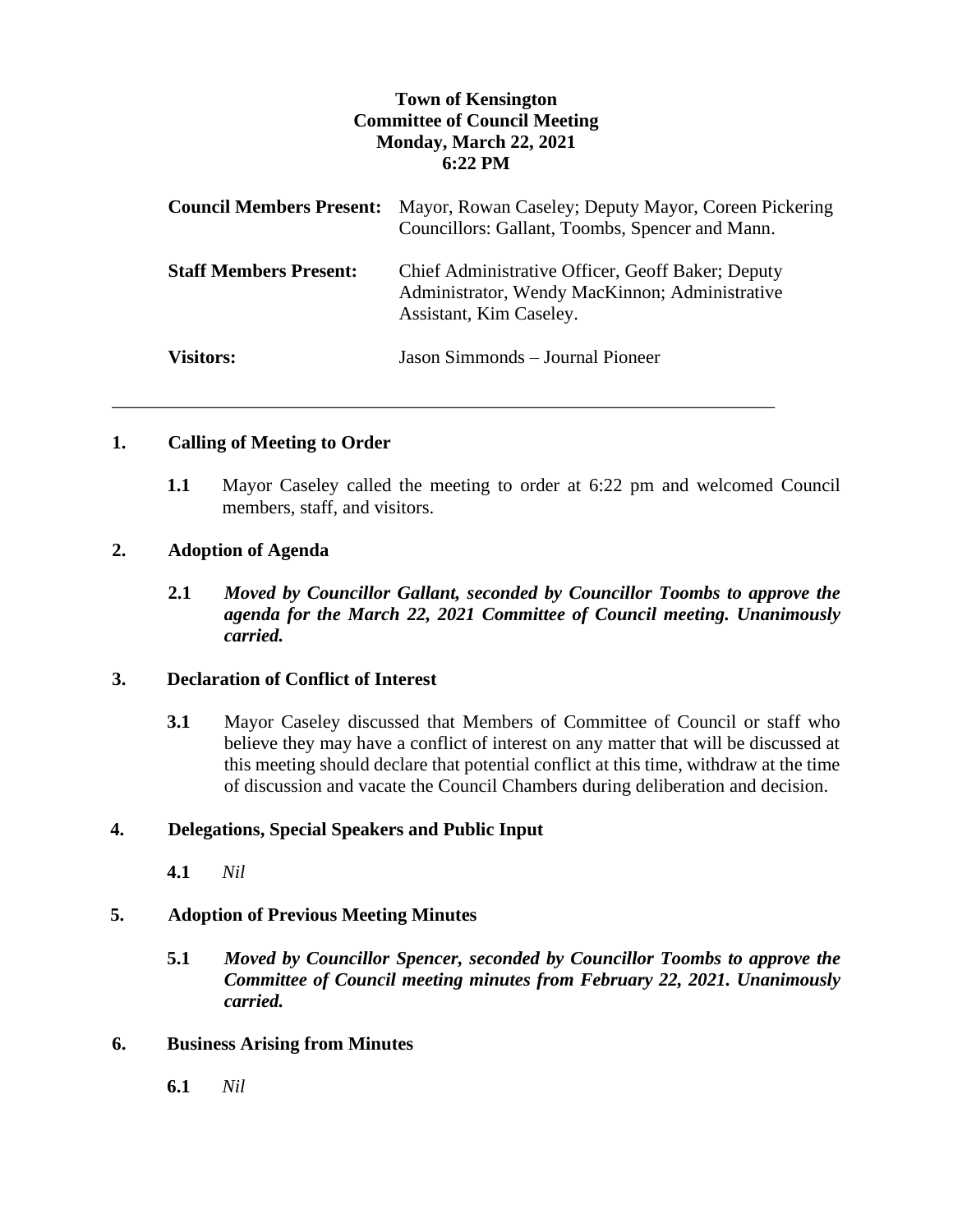### **7. Staff Reports**

## **7.1 CAO's Report**

**7.1.1** *Moved by Councillor Spencer, seconded by Councillor Toombs to receive and recommend approval to Town Council the adoption of the March 2021 CAO's Report as prepared by CAO, Geoff Baker. Unanimously carried.*

## **7.2 Fire Department Statistical Report**

**7.2.1** *Moved by Councillor Gallant, seconded by Deputy Mayor Pickering to receive and recommend to Town Council the adoption of the February 2021 Fire Chief's Report as prepared by Fire Chief Hickey. Unanimously carried.*

## **7.3 Police Department Statistical Report**

**7.3.1** *Moved by Councillor Gallant, seconded by Councillor Spencer to receive and recommend to Town Council the adoption of the February 2021 Police Statistical Report as prepared by Chief Sutherland. Unanimously carried.*

### **7.4 Development Permit Summary Report**

**7.4.1** *Moved by Councillor Toombs, seconded by Councillor Spencer to receive the March 2021 Development Permit Summary Report as prepared by Administrative Assistant, Kim Caseley. Unanimously carried.* 

### **7.5 Financial Report (Summary Income Statement & Bills List)**

- **7.5.1** *Moved by Councillor Mann, seconded by Deputy Mayor Pickering to receive and recommend to Town Council the approval of the General Bills List for February 2021 in the amount of \$178,811.79. Unanimously carried.*
- **7.5.2** *Moved by Councillor Mann, seconded by Councillor Toombs to receive, and recommend to Town Council the approval of the Water & Pollution Control Corporation Bills List for February 2021 in the amount of \$18,943.32. Unanimously carried.*

### **7.6 Summary Income Statement**

**7.6.1** *Moved by Councillor Mann, seconded by Councillor Spencer to receive and recommend to Town Council the adoption of the Summary Income Statements for February 2021, as prepared by Deputy Administrator, Wendy MacKinnon. Unanimously carried.*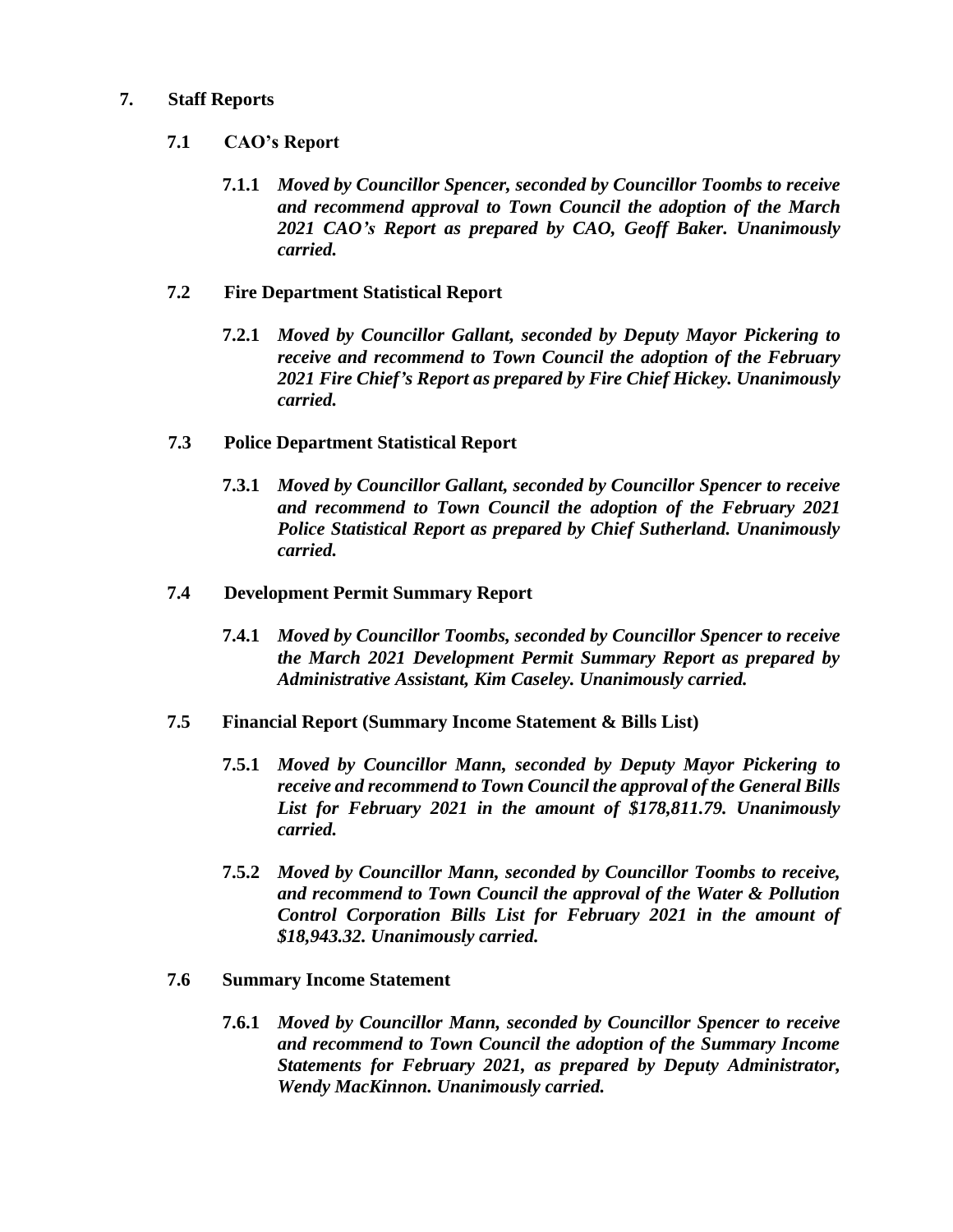### **7.7 Credit Union Centre Report**

**7.7.1** *Moved by Councillor Spencer, seconded by Councillor Toombs to receive and recommend to Town Council the adoption of the Credit Union Centre Report for February 2021, as prepared by CUC Manager, Robert Wood. Unanimously carried.*

#### **8. New Business**

- **8.1 Development Permit Application - Fun Times Childcare Centre (PID No. 902494 - 28 Garden Drive)**
	- **8.1.1** *Moved by Deputy Mayor Pickering, seconded by Councillor Gallant*

*That Committee of Council recommend to Town Council the approval of a development permit application from Fun Times Childcare Centre located at PID No. 902494 – 28 Garden Drive, to facilitate the installation of a 16 ft x 75 ft commercial modular unit designed for use as a childcare centre.* 

*Unanimously carried.* 

### **8.2 Subdivision of Lands of St. Mary's Holy Family Roman Catholic Parish Inc.**

**8.2.1** *Moved by Councillor Toombs, seconded by Councillor Gallant*

*That Committee of Council recommend to Town Council the approval of subdivision plan # 21036-S01 as the plan of subdivision of lands of St. Mary's Holy Family Roman Catholic Parish Inc.*

*Unanimously carried.* 

**8.2.2** *Moved by Councillor Gallant, seconded by Councillor Toombs*

*To direct Town Staff to proceed with scheduling a Public Meeting for the Re-zoning application from St. Mary's Holy Family Roman Catholic Parish Inc. for Lot 21-1 (30 Pleasant Street) from PSI* (*Public Service and Institutional) to R3 (Multi-Unit Residential) zone.* 

*Unanimously carried.* 

### **8.3 Residential Water Meters – Discussion**

**8.3.1** Mayor Caseley spoke to Committee of Council members regarding their interest in installing water meters for residential properties on a voluntary basis and requiring water meters on all new construction.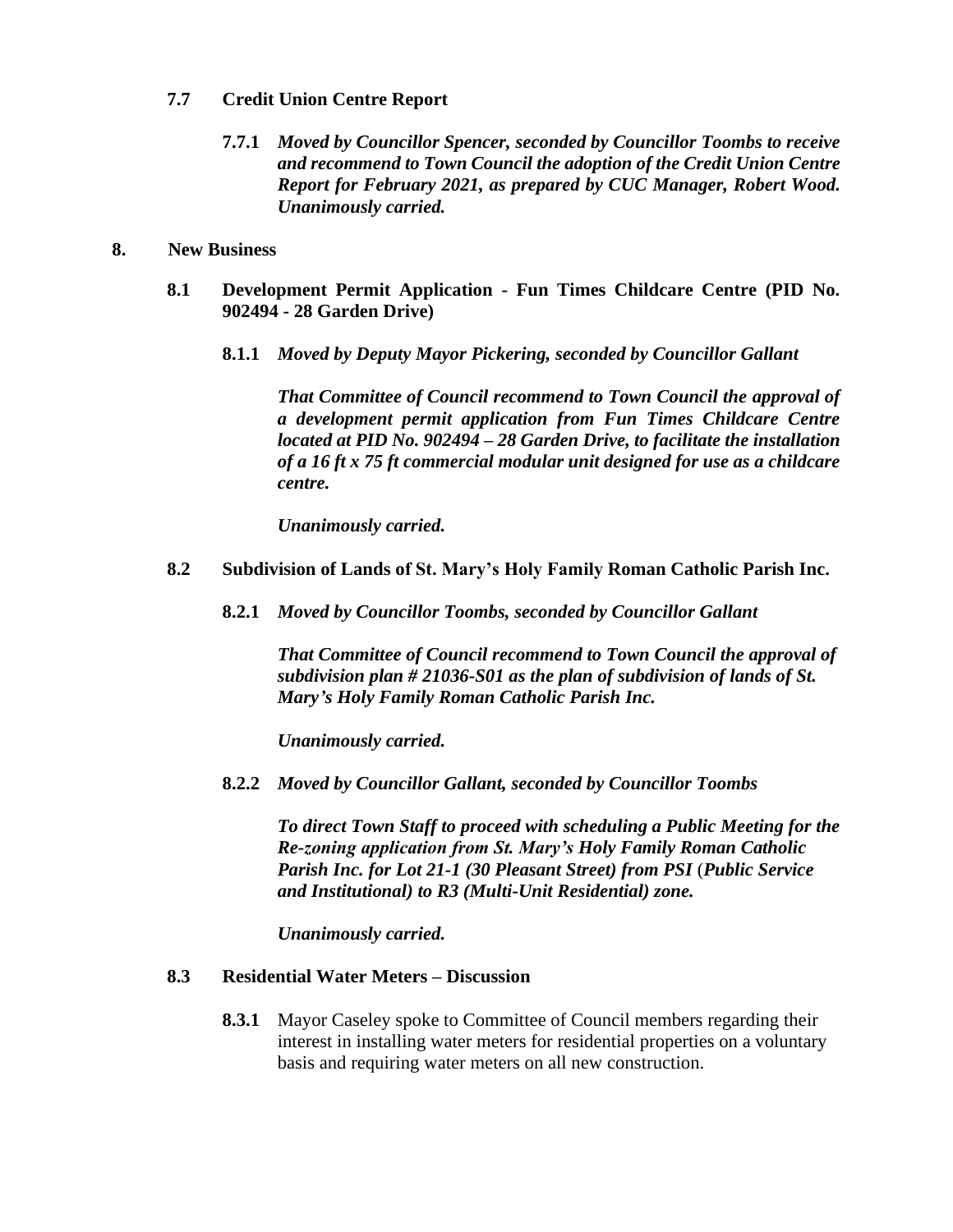**Councillor Gallant** expressed his opinion that residential water meters would not be beneficial to residents and does not feel residents will support it either. He addressed concerns that the installation of water meters will increase the cost for water utility customers.

**Councillor Toombs** expressed concern that by installing water meters, residents would use less water and therefore cause water rates to spike.

**Councillor Spencer** supported the initiative and noted that water meters may make users be more aware of their water usage and conserve the resource.

**Deputy Mayor Pickering** can see both sides of the debate but would like further information on the impact of residential water meters on residents. Inquired if there has been any consultation with local developers and available funding options.

**Councillor Mann** proposed that residential water meters be installed in new builds to collect data only.

### **8.3.2** *Moved by Councillor Spencer, seconded by Councillor Mann*

*To require water meters in all new construction (residential) and that property owners be charged by according to their usage. 2 for - 3 against (Gallant, Toombs, Pickering)* 

*Motion defeated.* 

#### **9. Councillor Issues/Inquiries**

- **9.1** Councillor Gallant noted that the sidewalk in front of the Frosty Treat Dairy Bar located at 109 Victoria Street is being obstructed by parked vehicles. Mr. Baker will discuss the issue with Chief Sutherland.
- **9.2** Councillor Spencer requested that the grass/dirt be cut back from the Victoria Street E sidewalk along the section from the Anglican church to Davison Street, as it is growing over the sidewalk pads.

### **10. Correspondence**

**10.1** Information on the PTGA Driving for Change Golf Tournament, requesting financial contribution or team entry.

*Moved by Councillor Toombs, seconded by Deputy Mayor Pickering* 

*That Committee of Council recommend that Town Council make a donation to the Post Traumatic Growth Association in the amount of \$150.00.*